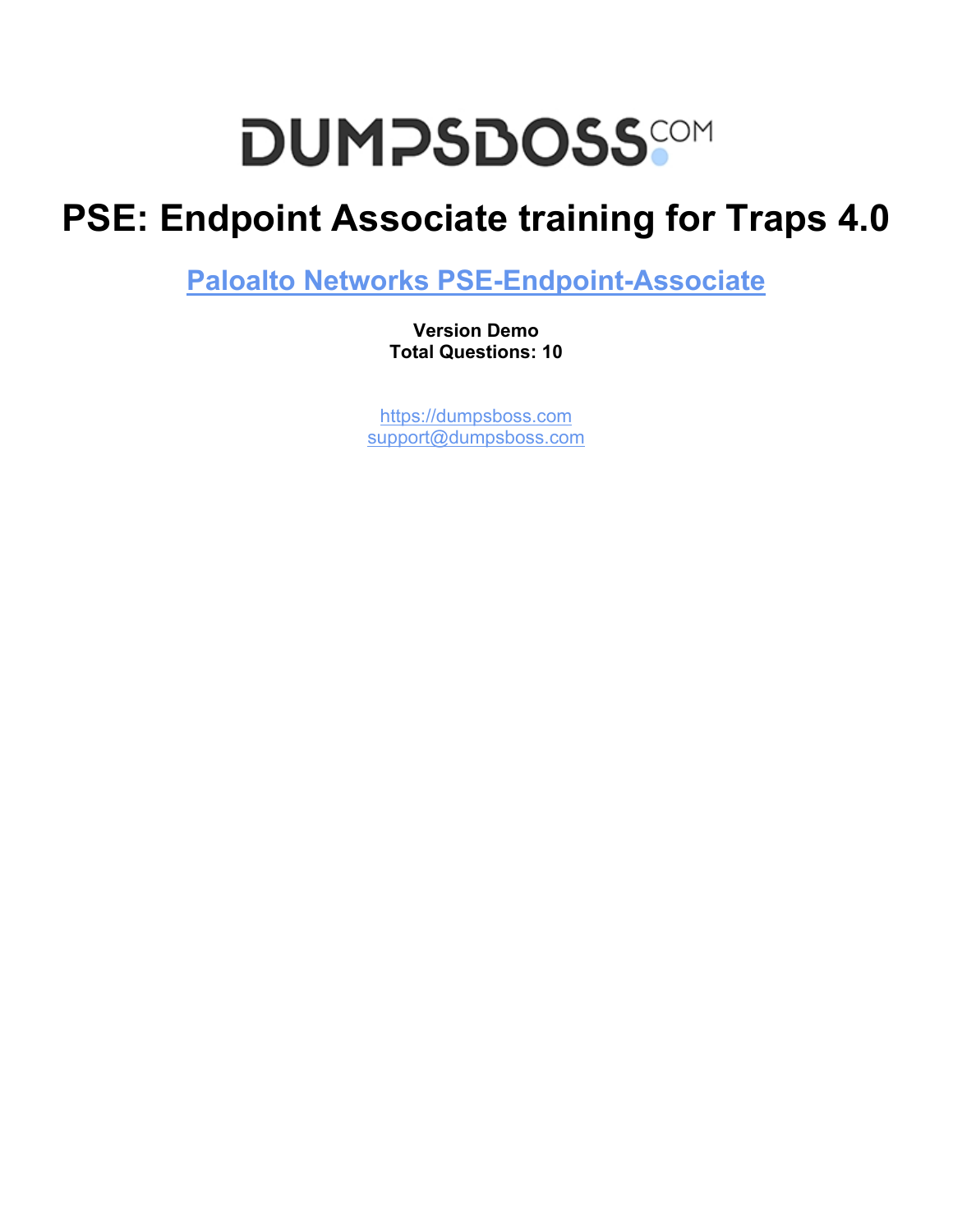#### **PSE-Endpoint-Associate**

**PSE: Endpoint Associate training for Traps 4.0**

#### **QUESTION NO: 1**

In which two ways does Traps complement Palo Alto Networks perimeter protection? (Choose two.)

A. Endpoints are sometimes operated by their users outside the corporate network perimeter.

B. ESM servers send information about threats directly to Palo Alto Networks firewalls.

C. Traps endpoints send information about threats directly to Palo Alto Networks firewalls.

D. Information about threats from both Palo Alto Networks firewalls and Traps endpoints flows into a shared threat intelligence cloud.

Answer: BC

### **QUESTION NO: 2**

A user receives an email with an attached data file containing an exploit. What is it's likely effect? (Choose two.)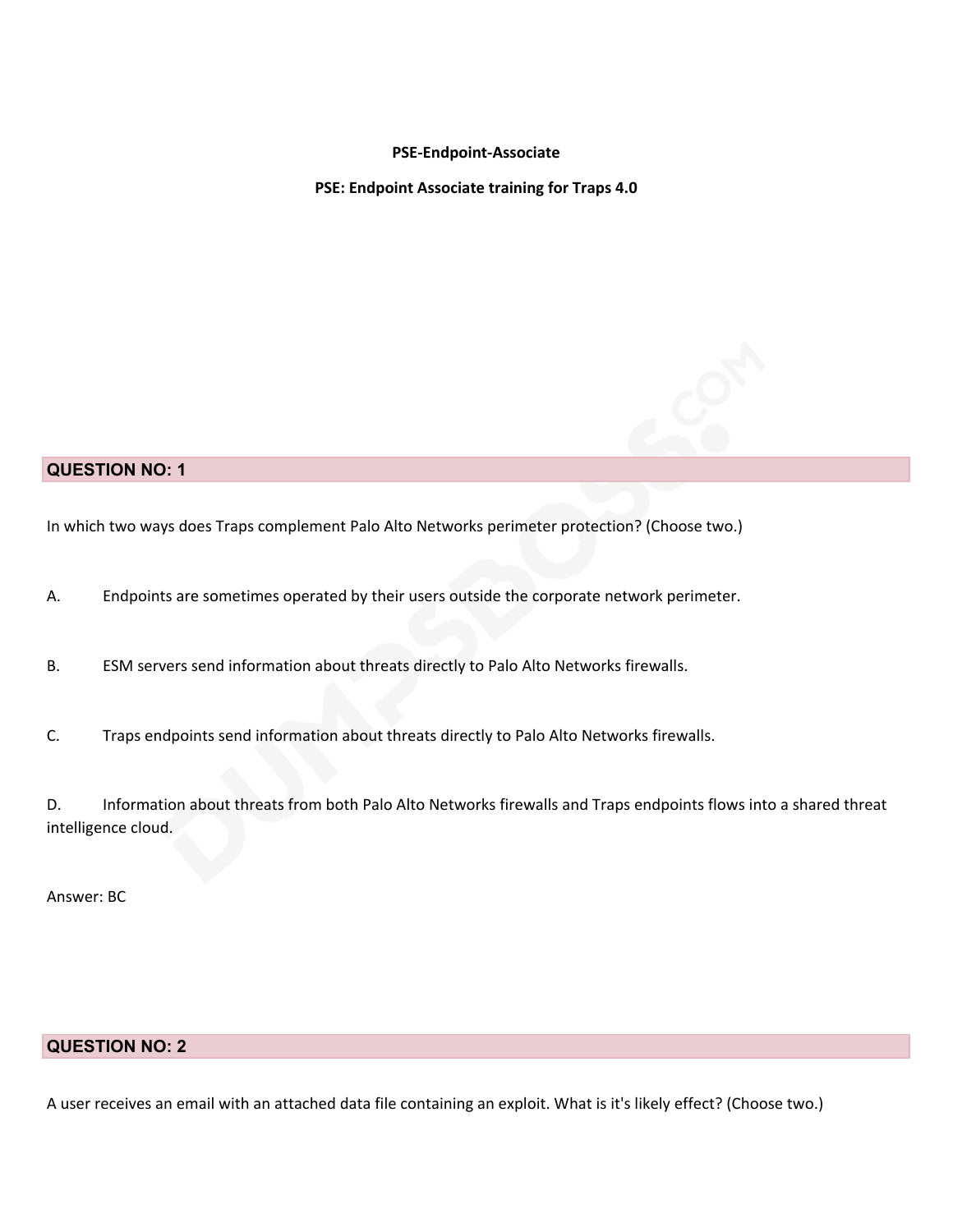### **DUMPSDOSS**COM

- A. The exploit can work only if a corresponding application is installed on the user's system.
- B. The exploit can do damage only if it downloads a piece of malware.
- C. The exploit can work only if it begins with a buffer overflow.
- D. The exploit might be launched merely by previewing the attachment.

Answer: AB

### **QUESTION NO: 3**

The Traps product and documentation use the terms "malware" and "exploit" in a very specific way. Which two statements are true? (Choose two.)

- A. Exploits attempt to take advantage of a vulnerability in code.
- B. The primary vector for exploits is .exe files.
- C. Malware consists of application data files containing malicious code.
- D. Malware consists of malicious executable files that do not rely on exploit techniques.

Answer: AC

### **QUESTION NO: 4**

Which statement about Malware verdicts is true?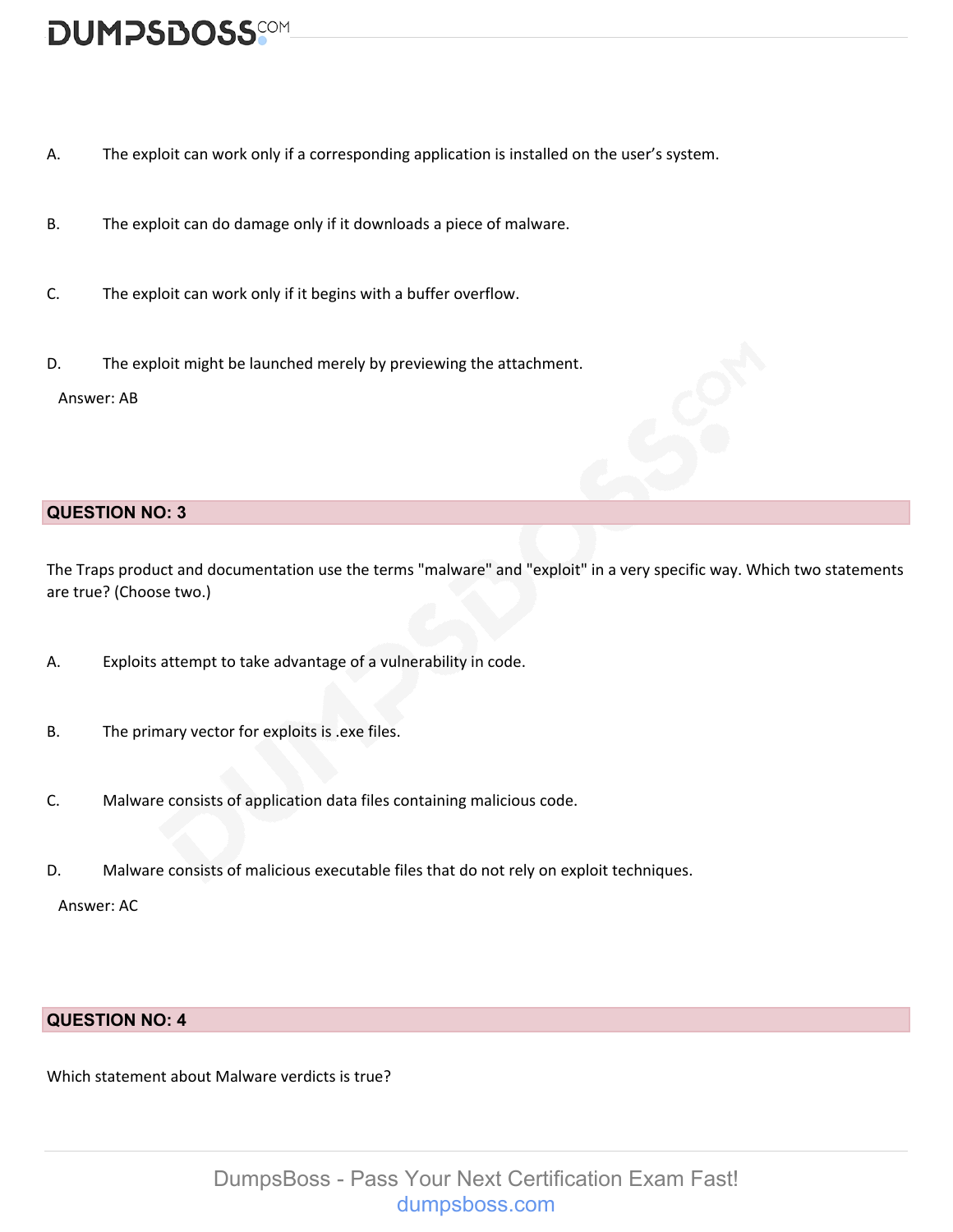A. If WildFire is not available when the active ESM server tries to reach it for a verdict on a file, the endpoint will get a verdict from local analysis.

B. If the ESM server is not available when the Traps agent tries to reach it for a verdict on a file, the file status is marked as Benign.

C. The end user can use the Traps console to override a verdict of Malicious.

D. Local analysis verdicts take precedence over WildFire verdicts.

Answer: A

### **QUESTION NO: 5**

What does ROP stand for?

- A. Return-Oriented Programming
- B. Rules of Prevention
- C. Restriction on Process
- D. Retained Original Process

Answer: A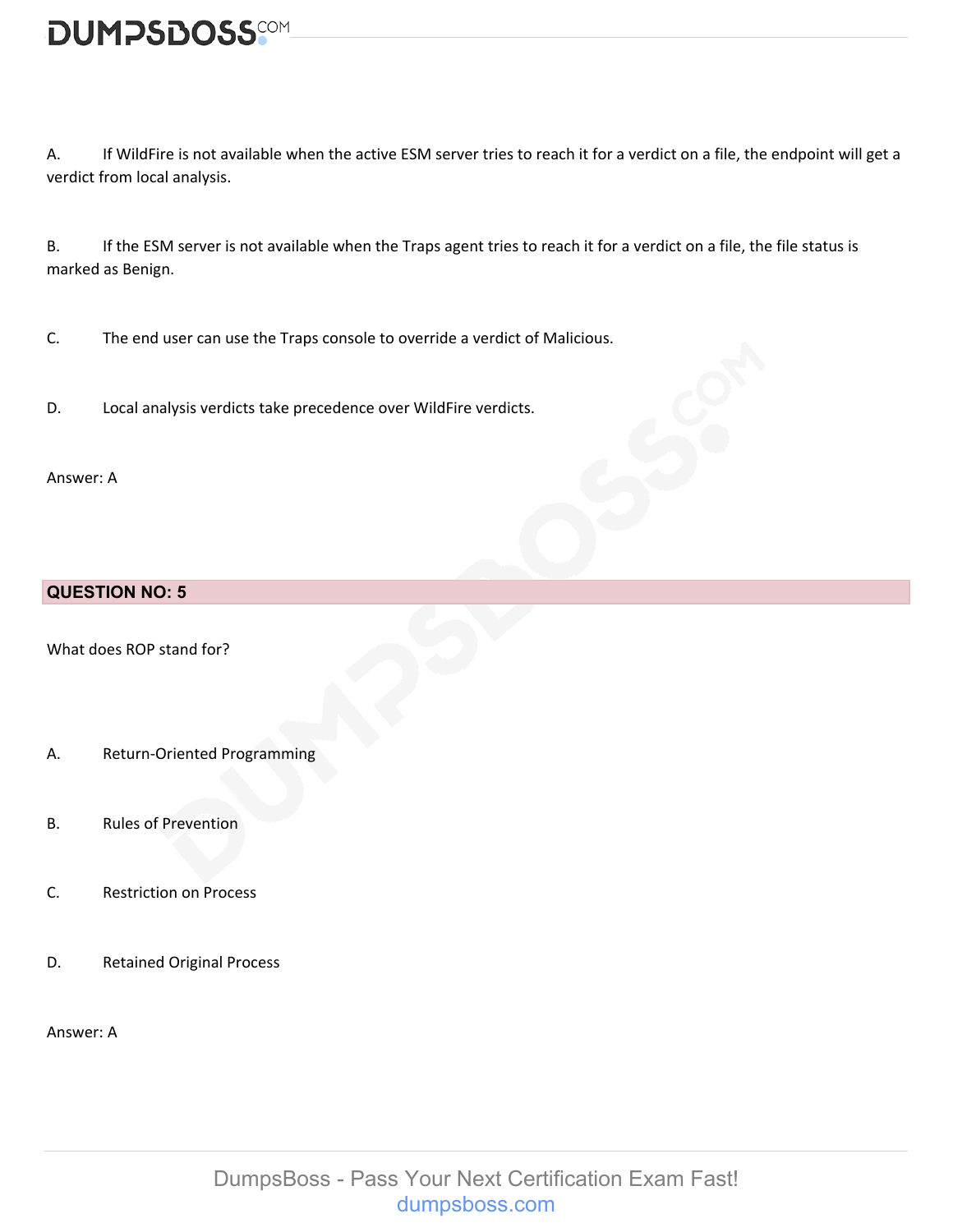### **DUMPSDOSS**SOM

#### **QUESTION NO: 6**

Which two of the following TLS/SSL configurations are valid in a Traps 3.4 deployment? Choose two correct answers.

- A. ESM Server configured for TLS/SSL; endpoint configured for TLS/SSL
- B. ESM Server NOT configured for TLS/SSL; endpoint configured for TLS/SSL
- C. ESM Server configured for TLS/SSL; endpoint NOT configured for TLS/SSL
- D. ESM Server NOT configured for TLS/SSL; endpoint NOT configured for TLS/SSL

Answer: AB

### **QUESTION NO: 7**

The administrator uses Restrictions to do what in the ESM Console?

- A. restrict which processes will be protected by which EPMs.
- B. restrict the execution of executable files.
- C. restrict which administrators can set policies.
- D. restrict the information displayed to users when the Traps agent blocks an exploit.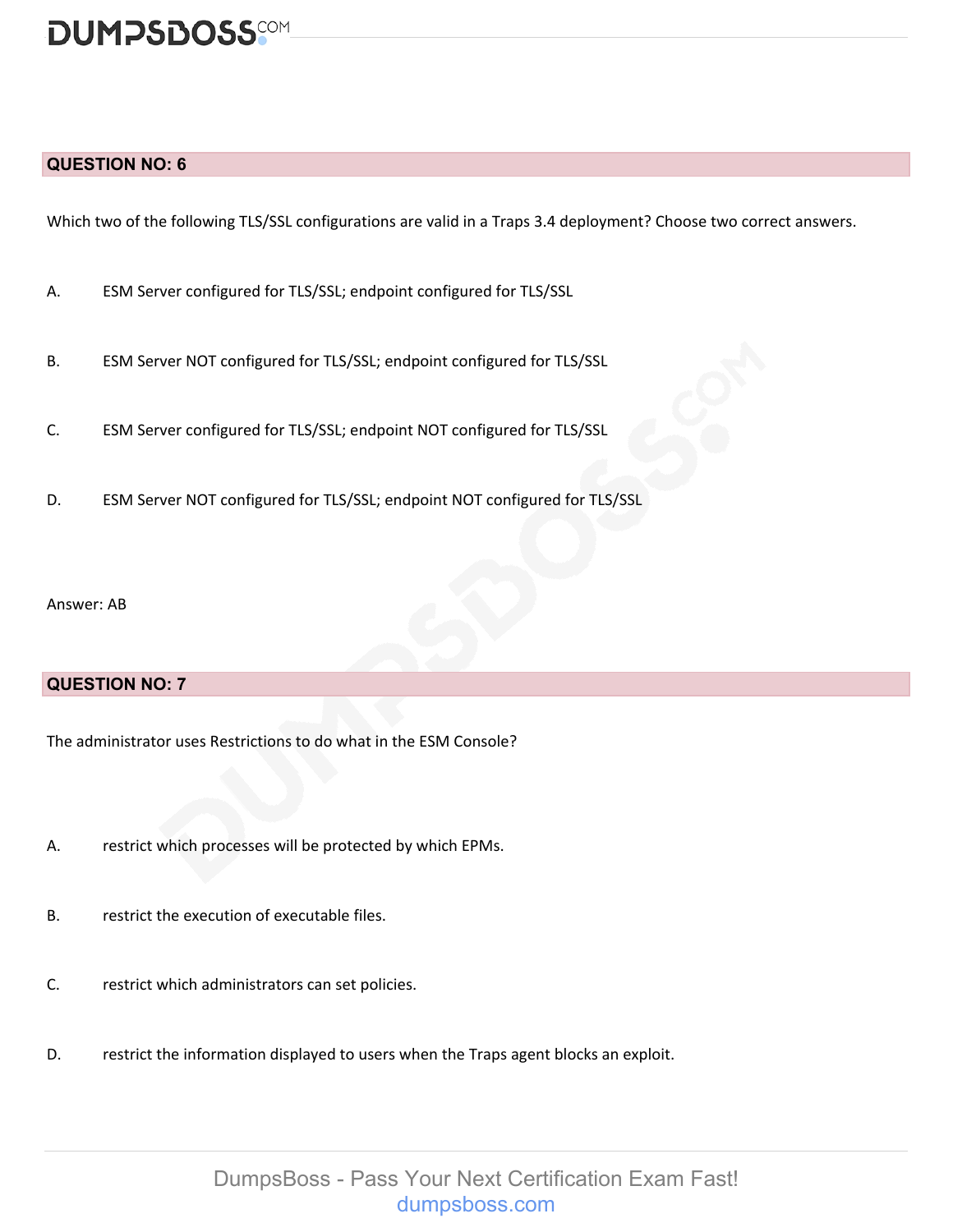### **DUMPSDOSS**SOM

Answer: A

### **QUESTION NO: 8**

By default, where are log entries for the ESM Server and the ESM Console stored?

- A. In XML-formatted text files on the server
- B. In flat text files on the server
- C. In a connected SIEM system
- D. In Panorama
- E. In the Windows event log on the server

Answer: A

### **QUESTION NO: 9**

What can be used to change the uninstall passwords of agents after the initial installation of the ESM Server and the endpoint agent software?

- A. Using the Advanced tab of the Traps endpoint agent console
- B. Using an agent action in ESM Console